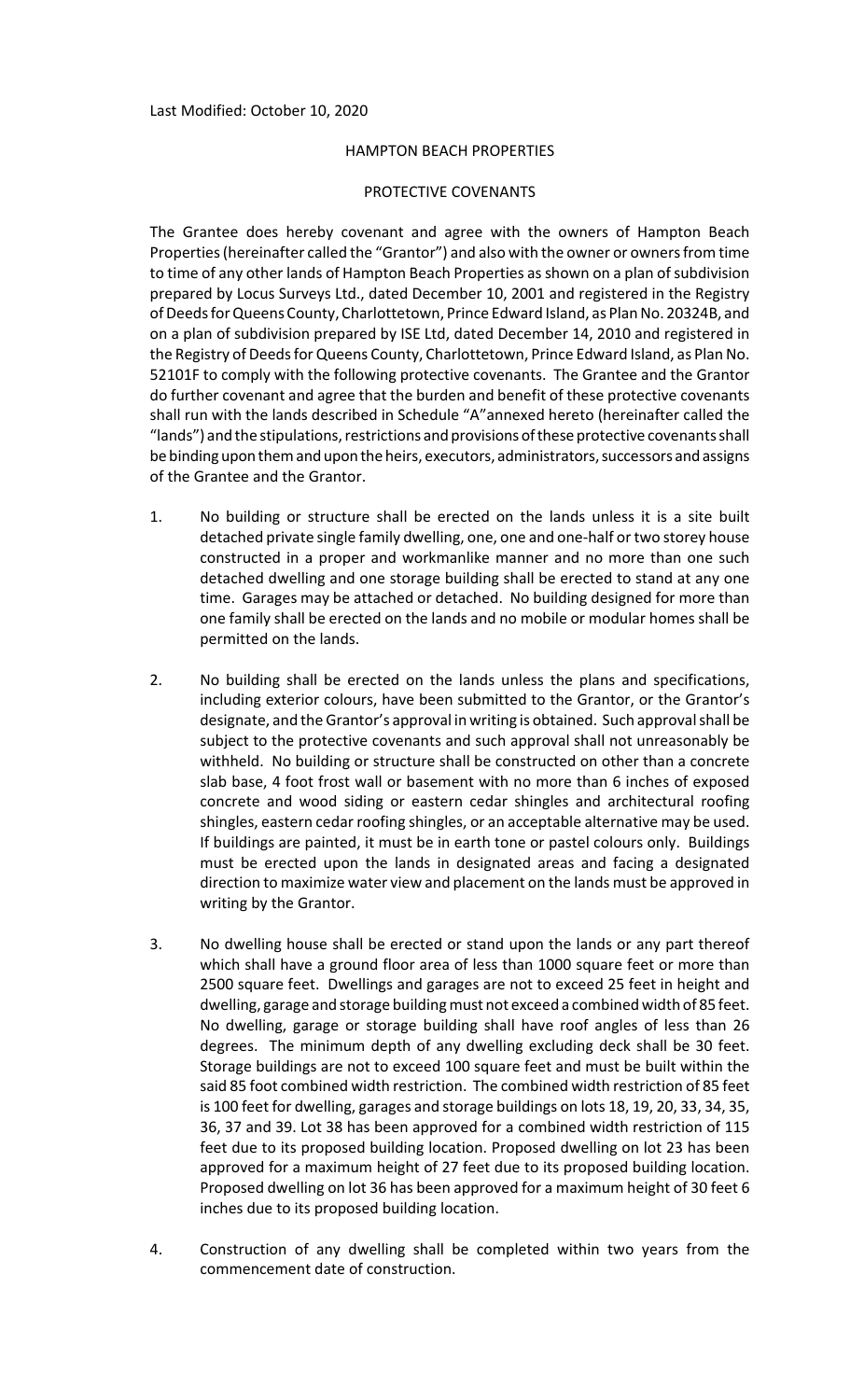- 5. No excavation shall be made on the lands except excavations for the purpose of building on the lands at the time of commencement of construction or for the purpose of improving the gardens and grounds thereof. No soil or sand shall be removed from the lands except with the prior written approval of the Grantor.
- 6. There will be no construction of any septic system which contravenes any regulation of the Province of Prince Edward Island.
- 7. No building waste shall be dumped or stored on the lands, except clean earth for the purpose of leveling in the connection with the erection of a building thereon or the immediate improvement of the grounds.
- 8. The lands shall not be regraded in such a manner as will block or impede any water course or swail or cause water to be diverted over or built up upon any adjoining lands.
- 9. No fence or wall shall be erected or maintained anywhere on the lands with the exception of perimeter mounding built by the Grantor and fencing on lots 18-20 and 33‐39 in accordance with paragraph 28 below. The design and layout of fencing must be submitted to the Grantor for approval in writing, which approvalshall not unreasonably be withheld.
- 10. Driveway accessto lots 1‐7 and lots 18‐20 isInce Drive and lots 33‐39 are off private right‐of‐way parcels S‐1 and S‐2, lots 8‐17 is Gamble Court, lots 29‐32 is MacLeod Court, lots 27 and 28 is either MacLeod Court or Harrington Court and lots 21‐26 is Harrington Court. Driveway access, the cost of which shall be borne by the grantee, must be submitted to the Grantor for approval in writing, which approvalshall not unreasonably be withheld.
- 11. Trees may be planted only on the western boundary of Lots 18‐20. Shrubs native to Prince Edward Island may be planted on any lands but must not exceed a height of 6 feet or extend beyond grass cutting area referred to in paragraph 13 below.
- 12. There shall be no application of herbicides or pesticides on the lands without the permission of the homeowners association.
- 13. Grass cutting will be restricted to 1/3 acre on lots 1‐17, lots 21‐32 and 1/3 of total area for lots 18‐20 and lots 33‐39. This restriction includes the area occupied by buildings. Replanting of any grass disturbed during construction of any building or otherwise is the responsibility of the grantee and must be seeded out in a mixture specified by the Grantor.
- 14. No alteration, addition or change to the structure or exterior appearance (including colour) of a dwelling or other structure shall be made, done or permitted to be done except with the express written approval of the Grantor.
- 15. No portion of the lands disturbed by construction shall remain not landscaped for any period beyond 9 months from the completion of the construction of any structure built upon the lands.
- 16. The Grantee shall be responsible for any damage to curbs, gutters, and any underground services occasioned during construction or any works carried on by the Grantee on the lands of the Grantee. The Grantee also agreesthat in the event that any survey pins are lost or removed during construction or otherwise on the lands of the Grantee, the Grantee, at his cost, shall cause a licensed surveyor to replace any such survey pins that may have been removed or lost.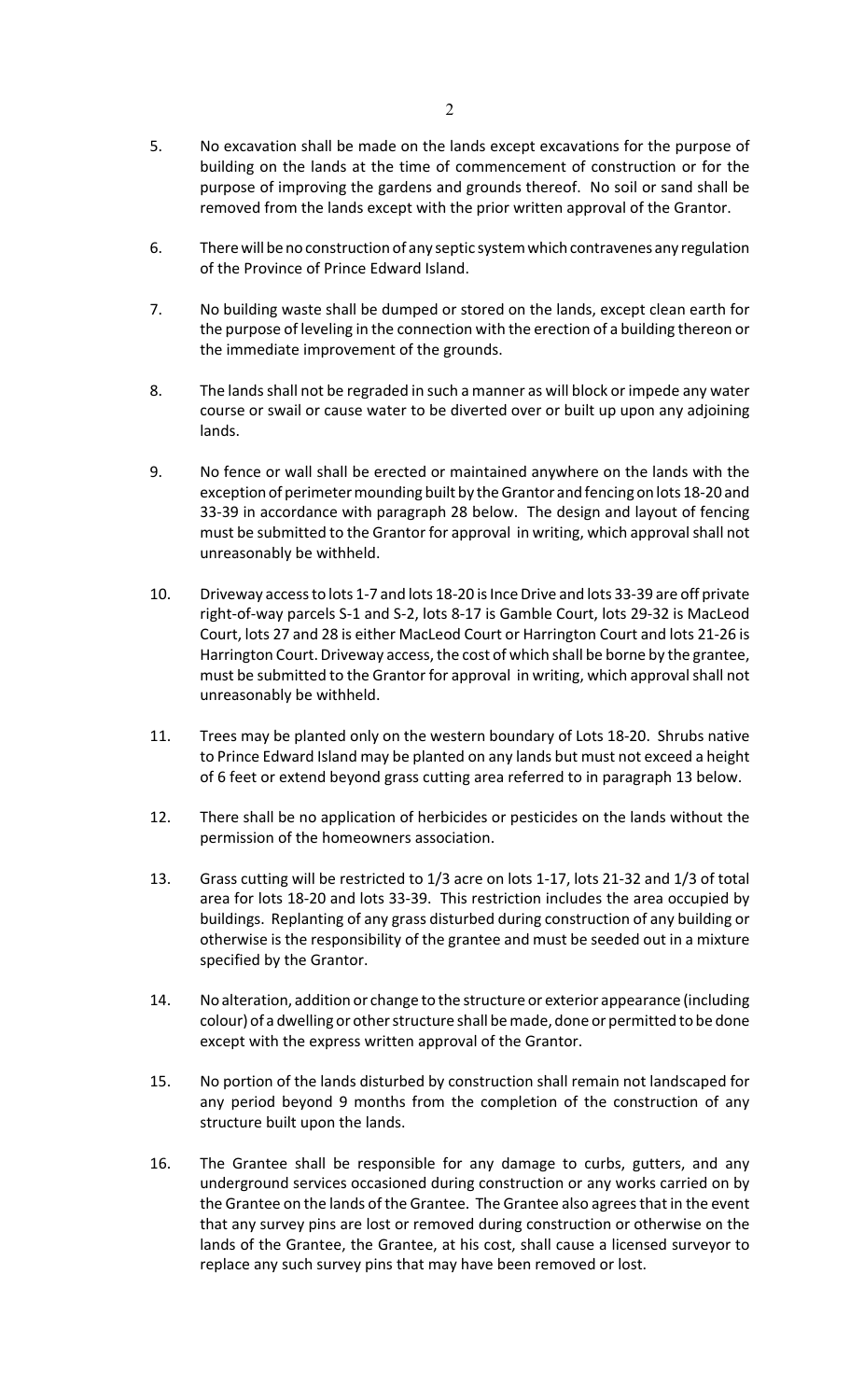- 18. No truck or other vehicle over one ton shall be placed, located, kept or maintained on the lands.
- 19. No motor vehicle, camper or tent with living, sleeping or eating accommodations shall be placed, located, kept or maintained on the lands for a period exceeding 14 days at any one time and no long than 30 days in any one calendar year. Trailers will only be permitted on the lands during the construction period referred to in paragraph 4 above.
- 20. No parking is permitted in common area parcel 0‐3, parcels R‐4 and R‐5 or parcels B, D and E or along any of the rights‐of‐way within the subdivision. Vehicle access for boat drop off and pick up is permitted through the 24 foot right‐of‐way parcel R‐5. Parking will be permitted in common area parcels 0‐1, 0‐2, A and C. Non‐ motorized boat storage is permitted, on dollies only, in designated areas within parcel 0‐3.
- 21. No incinerator or other refuse burning device shall be erected or maintained upon the lands.
- 22. No owner of a dog shall permit it to run at large, at any time of year.
- 23. There shall be no use of snowmobiles, ATVs, dirt bikes or other off-road motorized vehicles except on the common roadways provided for automobile traffic.
- 24. There shall be no occurrence or activity on the lands which contravenes any applicable Municipal, County, Provincial or Federal regulations or law.
- 25. The lands mentioned herein and any house or building erected or to be erected thereon shall not be used for the purpose of any profession, trade, employment, service, manufacture, or business of any description nor as a school, hospital or other charitable institution, nor as an apartment house, rooming house or place of public resort, nor for any sport (other than such as are usually played in connection with the occupancy of a private residence) nor for any other purpose than a private residence for the use of one family only; nor shall anything be done or permitted upon any of the lands mentioned herein or in any house or building erected or to be erected thereon which might be a nuisance to the occupants of any neighbouring lands or houses.
- 26. No signs, billboards, notices or other advertising or informational matter of any kind (except the ordinary signs offering lands or buildings for sale or rent) shall be placed on any part of the lands or upon or in any of the buildings on the lands.
- 27. No cattle, hogs, sheep, poultry or other stock and no animals or birds other than household pets normally permitted in private homes in urban residential areas shall be kept on any of the lands and no breeding of pets for sale or other purpose shall be carried on upon the lands.
- 28. This paragraph applies to the lands designated as lots 18‐20 and lots 33‐39 only. Horses will be permitted on these lands if properly and acceptably fenced. One additional building may be erected to house horses and must be constructed of wood siding or eastern cedar shingles and architectural roofing shingles or eastern cedar roofing shingles and painted in earth tone or pastel colours and placed in a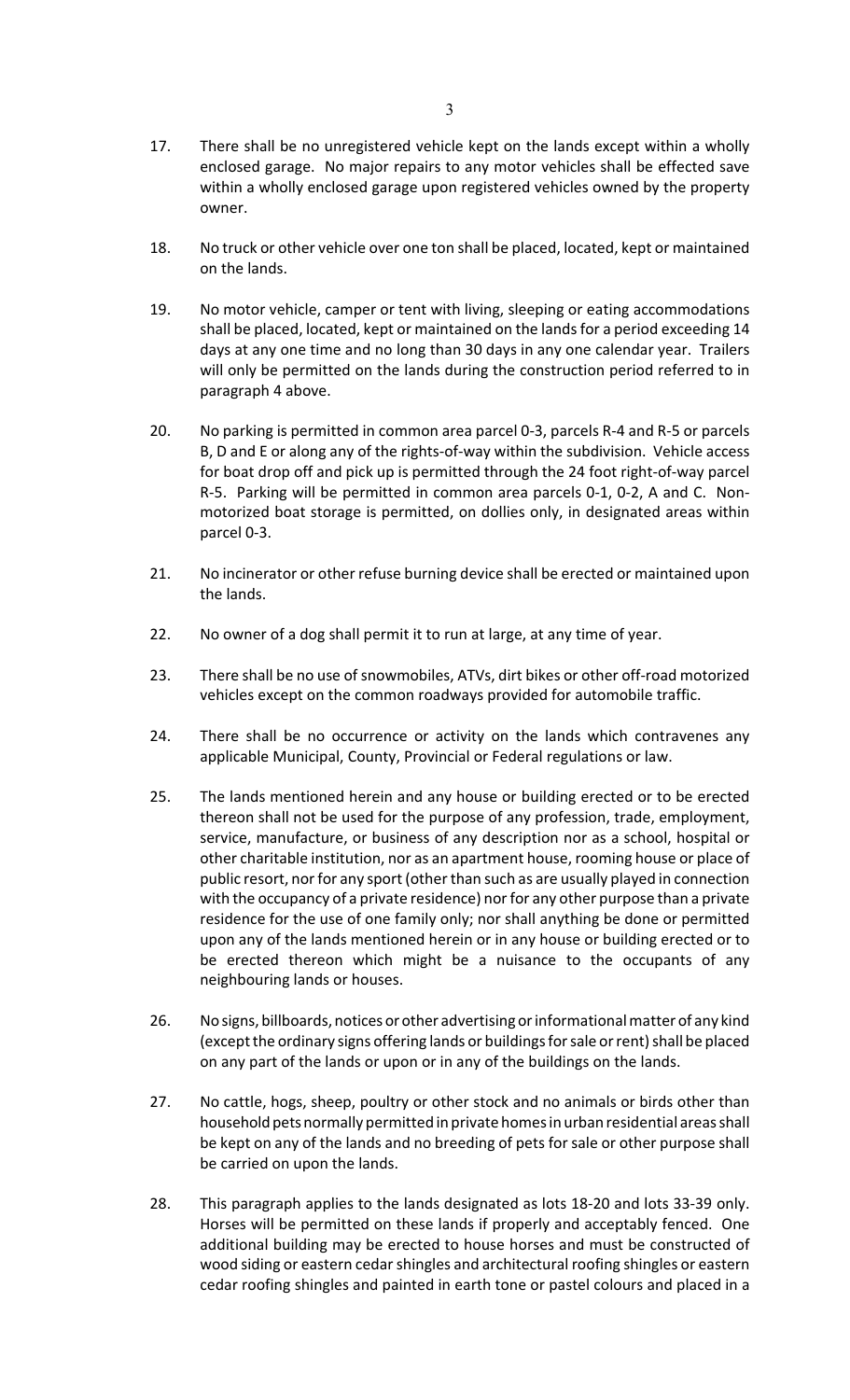location designated and approved by the Grantor and which building is not to exceed 500 square feet or a height of 16 feet or have roof angles of less than 26 degrees. No building shall be erected on these lands noted as lots 18‐20 and lots 33-39 unless the plans, including exterior colours, if painted, have been submitted to the Grantor and the Grantor's approval in writing is obtained. Such approval shall not unreasonably be withheld.

- 29. Water for lands noted as lots 18‐20 and lots 33‐39 will be provided by individual private wells, the cost of which is to be borne by the Grantee of such lands. Water for lands noted as lots 1‐17 and lots 21‐32 will be provided to lots lines by way of a central water system.
- 30. Power and telecommunicationsforlands noted aslots 18‐20will be provided by the Grantor to the western boundary of these lands by way of utility poles. The Grantee will be required to extend by way of underground conduit any power or telecommunications required from an existing utility pole to any building located on the lands, the cost of which is to be borne by the Grantee of such lands.

Power and telecommunicationsforlands noted aslots 33‐39will be provided by the Grantor to the western boundary of these lands to electrical transformers and telecommunication pedestals. The Grantee will be required to extend by way of underground conduit any power or telecommunications required, from electrical transformers and telecommunication pedestals to any building located on the lands, the cost of which is to be borne by the Grantee of such lands.

Power and telecommunications for lands noted as lots 1‐17 and 21‐32 will be provided by the Grantor to electrical transformers and telecommunication pedestals and to lot lines as empty conduit from transformers and telecommunication pedestals. The cost of electrical wire and telecommunication wire from transformers and telecommunication pedestals to any building located on the lands is to be borne by the Grantee of such lands.

- 31. The Grantee of the lands noted as lots 18‐20 and lots 33‐39 will be exempt from maintenance costs associated with the central water system and lots 18-20 for costs associated with underground utilities.
- 32. No further subdivision of lots is permitted and no buildings shall be permitted on parcels 35A, 36A, 37A, 38A and 39A.
- 33. The Grantee shall be required to become a member of the homeowners association, formed for Hampton Beach Properties and to contribute to the cost of maintaining the roads, central water system, underground utilities and any other common lands or rights‐of‐way costs within the subdivision of Hampton Beach Properties as may be required from time to time.
- 34. Where permission or approval of the Grantor is required or where the Grantor is given any power or authority by these protective covenants, the Grantor shall have the right to name a representative or designate to make any such decision or to exercise such power or authority. If such a representative or designate is named, the Grantee shall be notified in writing and the decision of the representative shall be binding upon the Grantee but shall be limited to that issue only for which the appointment was made by the Grantor. If for any reason the Grantor is unable to continue to fulfill its supervisory and other obligations hereunder, the Grantor shall name a permanent representative or designate to act on its behalf and shall assign its duties to such representative with written notice to all of those persons bound by these protective covenants. Any such named representative shall have the right to name a further representative, if required, under similar circumstances.